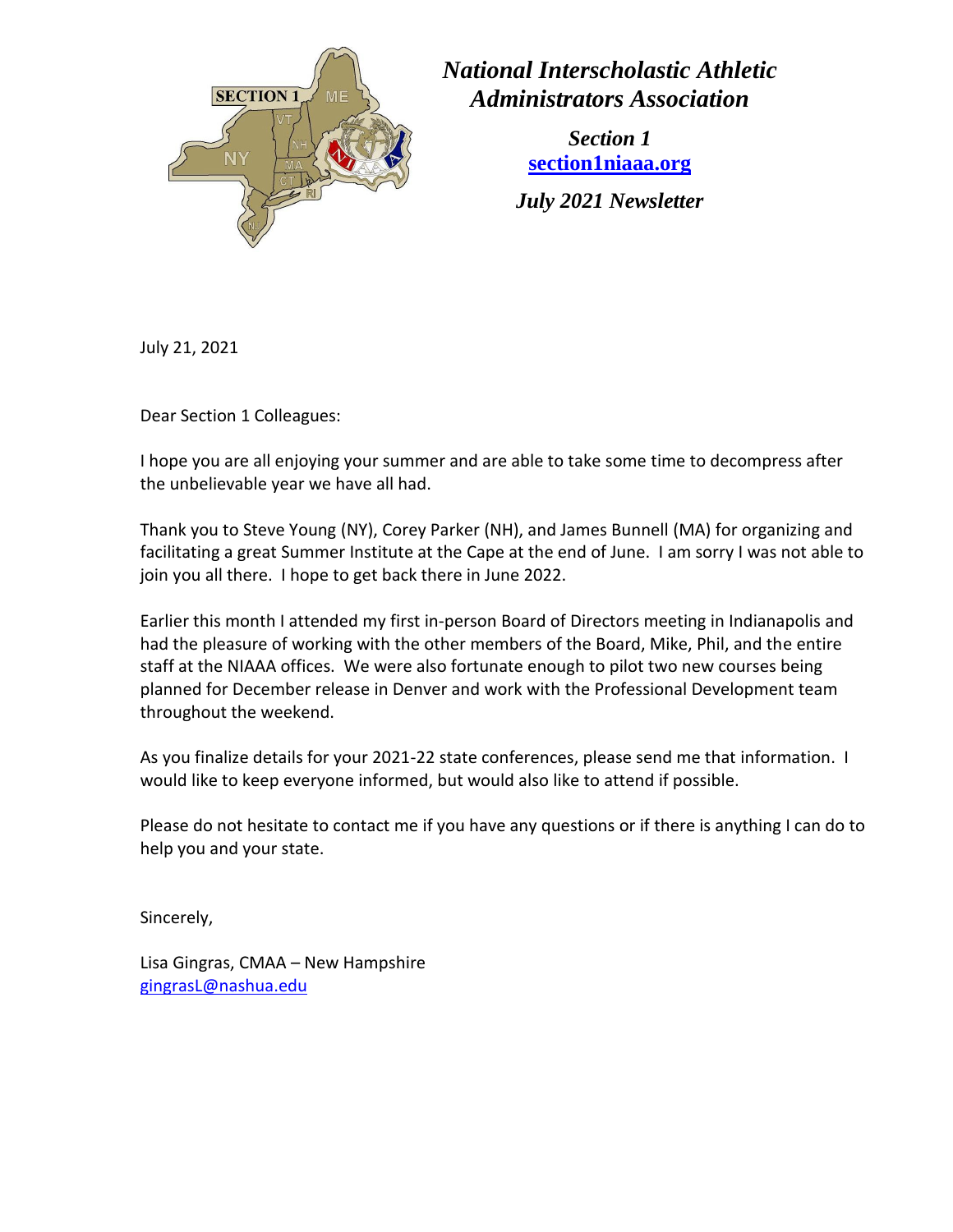# **NIAAA News and Information**

## **Board Theme**

Remember to **EMBRACE** each new day and new challenge.

# **5 th Strategic Plan**

Many of the 35 action items are currently being worked on.

## **Membership**

Final membership for 2020-21 was down about 500 members from previous year. Final membership count was just shy of 12,100 for the year. The goal is to reach 15,000 members by the end of 2025.

None of the states in Section 1 saw significant drops but we want to work hard to gain new members and maintain current members, even after retirement.

# **Professional Development & Certification**

Current certification numbers (year began):

| RAA (2000)   | 3964 | CAA (1988)  | 8002 |
|--------------|------|-------------|------|
| RIAA (2020)  | 34   | CIAA (2020) | -37  |
| RMSAA (2012) | 144  | CMAA (2000) | 1086 |

CAA Exam being reviewed and rewritten for January 2022

Professional Development committee is preparing and

New Courses coming for Denver in 2021

716 – Partner with Parents to Build a Positive Team Culture in the  $21<sup>st</sup>$  Century

712 – Ethical Decision-Making in the Athletic Environment

# **Professional Outreach Program**

The primary purpose of the Endowment Fund is to provide opportunities for leadership development in areas of the country that otherwise would not be able to afford it. Each year, applications are submitted from state associations that wish to use the funds for Outreach programs or grants. The NIAAA Outreach Program provides LTC 501, 502 and 503 in addition to one year of membership for each participant and the opportunity for one of every ten participants to receive a scholarship to attend the National Athletic Directors Conference.

[Click here for the OUTREACH application.](http://media.mycrowdwisdom.com.s3.amazonaws.com/niaaa/Website/Professional%20Outreach%20Application%201-24-2020.pdf)

### **Grant Program**

In addition to the Outreach Program, the NIAAA Endowment Fund offers a Grant Program to state associations that are requesting assistance for national faculty instructors for specific courses or conference presenters. The funds may be used to cover travel, lodging, or stipends for instructors and/or keynote speakers. Each state that applies is eligible to receive up to \$1,000 and may apply for the grant **once every three years**.

[Click here for the GRANT application.](https://cdn.ymaws.com/members.niaaa.org/resource/resmgr/docs/Grant_Application_Fillable.pdf)